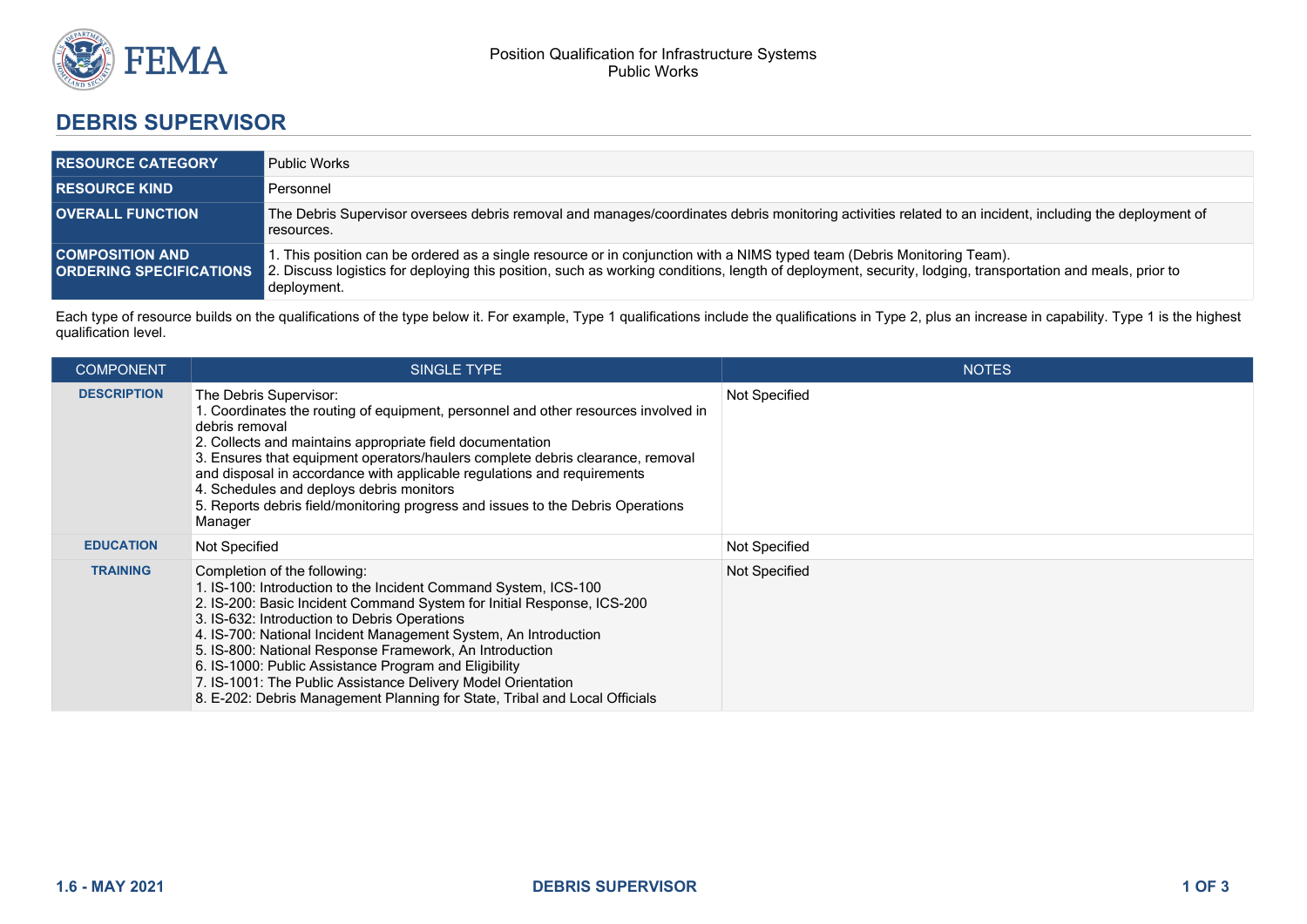

| <b>COMPONENT</b>                                                                            | <b>SINGLE TYPE</b>                                                                                                                                                                                                                                                                                                                                                                                                                                                                                                                                                                                                                                                                                                                                                                                               | <b>NOTES</b>                                                                                                                                                                                                                                                                                                             |
|---------------------------------------------------------------------------------------------|------------------------------------------------------------------------------------------------------------------------------------------------------------------------------------------------------------------------------------------------------------------------------------------------------------------------------------------------------------------------------------------------------------------------------------------------------------------------------------------------------------------------------------------------------------------------------------------------------------------------------------------------------------------------------------------------------------------------------------------------------------------------------------------------------------------|--------------------------------------------------------------------------------------------------------------------------------------------------------------------------------------------------------------------------------------------------------------------------------------------------------------------------|
| <b>EXPERIENCE</b>                                                                           | Knowledge, Skills and Abilities:<br>1. Knowledge of the Robert T. Stafford Disaster Relief and Emergency Assistance<br>Act (Stafford Act)<br>2. Knowledge of special considerations in debris handling, such as environmental<br>compliance, historic preservation and property preservation<br>3. Awareness of hazardous materials (HAZMAT) and related situations<br>4. Knowledge of debris forecasting<br>5. Knowledge of private property debris removal requirements<br>6. Knowledge of and experience in truck certification<br>7. Knowledge of and experience in debris site operations<br>8. Knowledge of reimbursement principles<br>Experience:<br>Two years of supervisory solid waste management experience OR experience in<br>this position during two incidents, exercises, drills or simulations | Not Specified                                                                                                                                                                                                                                                                                                            |
| <b>PHYSICAL/MEDICAL</b><br><b>FITNESS</b>                                                   | 1. Moderate<br>2. Is able to work while wearing appropriate Personal Protective Equipment (PPE)                                                                                                                                                                                                                                                                                                                                                                                                                                                                                                                                                                                                                                                                                                                  | 1. The NIMS Guideline for the National Qualification System (NQS) defines<br>physical/medical fitness levels for NIMS positions.<br>2. PPE is mission specific and may vary by work environment; it includes hard hats,<br>safety-toe boots, reflective vests, eye and ear protection, respirators, gloves and<br>masks. |
| <b>CURRENCY</b>                                                                             | 1. Functions in this position during an operational incident, planned event, exercise,<br>drill or simulation at least once every five years<br>2. Keeps training in debris management updated every five years                                                                                                                                                                                                                                                                                                                                                                                                                                                                                                                                                                                                  | Not Specified                                                                                                                                                                                                                                                                                                            |
| <b>PROFESSIONAL AND</b><br><b>TECHNICAL</b><br><b>LICENSES AND</b><br><b>CERTIFICATIONS</b> | Not Specified                                                                                                                                                                                                                                                                                                                                                                                                                                                                                                                                                                                                                                                                                                                                                                                                    | Not Specified                                                                                                                                                                                                                                                                                                            |